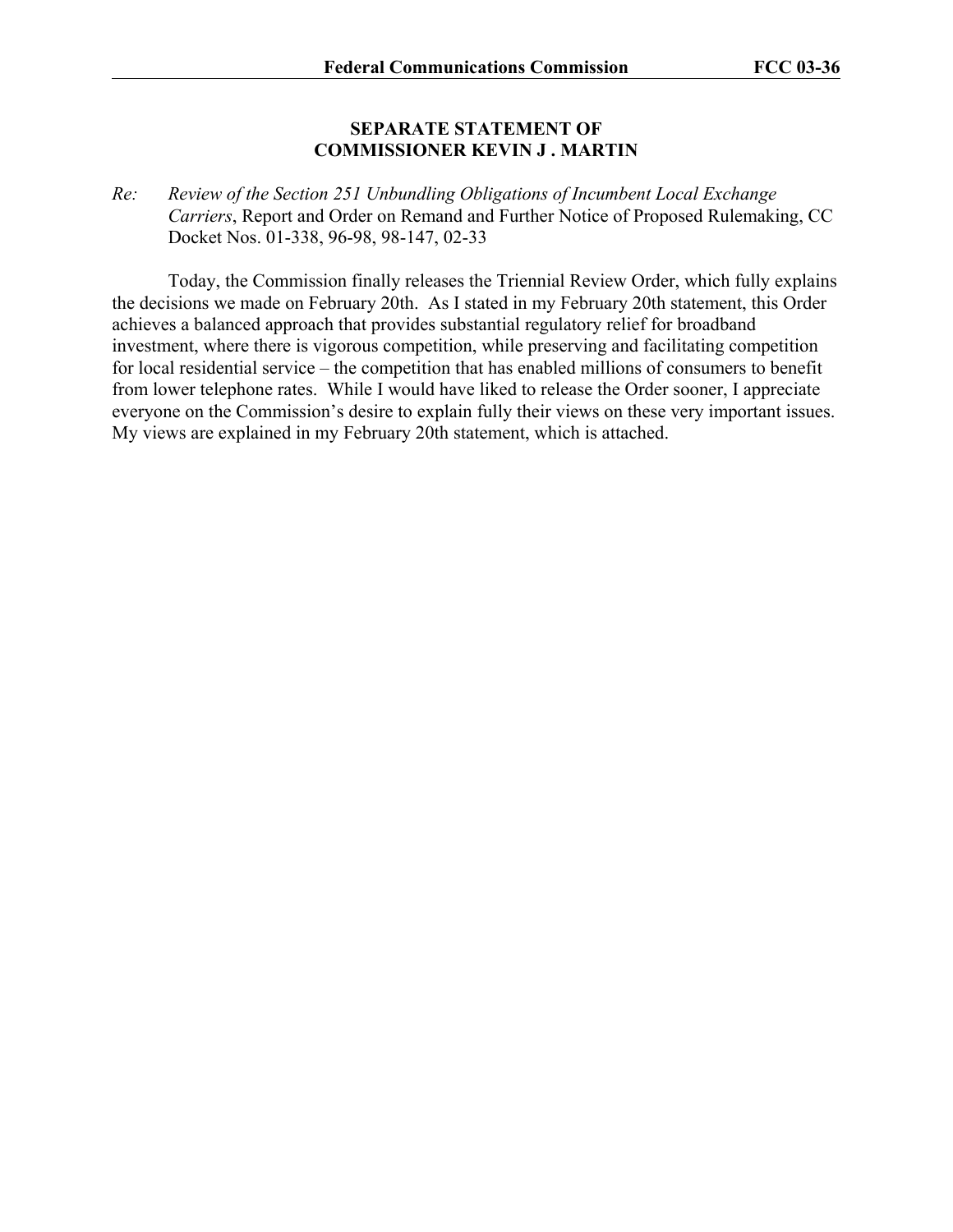

# **NEWS**

**Federal Communications Commission 445 12th Street, S.W. Washington, D. C. 20554** 

**News media information 202 / 418-0500 Internet: http://www.fcc.gov TTY 1-888-835-5322** 

**This is an unofficial announcement of Commission action. Release of the full text of a Commission order constitutes official action. See MCI v. FCC. 515 F 2d 385 (D.C. Circ 1974).** 

FOR IMMEDIATE RELEASE Contact: Emily Willeford February 20, 2002 202-418-2100

## **COMMISSIONER KEVIN J. MARTIN'S PRESS STATEMENT ON THE TRIENNIAL REVIEW**

 I support this item because it achieves a principled, balanced approach. It ensures that we have competition and deregulation. We deregulate broadband, making it easier for companies to invest in new equipment and deploy the high-speed services that consumers desire. We preserve existing competition for local service – the competition that has enabled millions of consumers to benefit from lower telephone rates. And we continue the strong role of the states in promoting local competition and protecting consumers. Finally, we accomplish these goals in a manner that is consistent with the statute and the rulings of the courts.

## **Deregulating Broadband and Attracting New Investment**

 This Order takes important steps toward deregulating broadband and encouraging new investment. I have long believed that the Commission should make broadband its top priority and create proper incentives for new investment in advanced services. The action we take today provides sweeping regulatory relief for broadband and new investments. It removes unbundling requirements on all newly deployed fiber to the home. It provides regulatory relief for new hybrid fiber-copper facilities, while ensuring continued access to existing copper. And, it adjusts the "wholesale" prices for all new investment. In fact, we endorse and *adopt in total* the High Tech Broadband Coalition's proposals for the deregulation of fiber to the home and any fiber used with new packet technology.

Companies desiring to push fiber further to the home will now be able to make a fair return on their investment. And more consumers will be able to enjoy the fast speeds and exciting applications that a true broadband connection offers.

I hope this relief will jump start investment in next-generation networks and facilitate the deployment of advanced services to all consumers, including rural America. Our actions could then revitalize the advanced services market, leading to a new period of growth in telecommunications and most importantly manufacturing.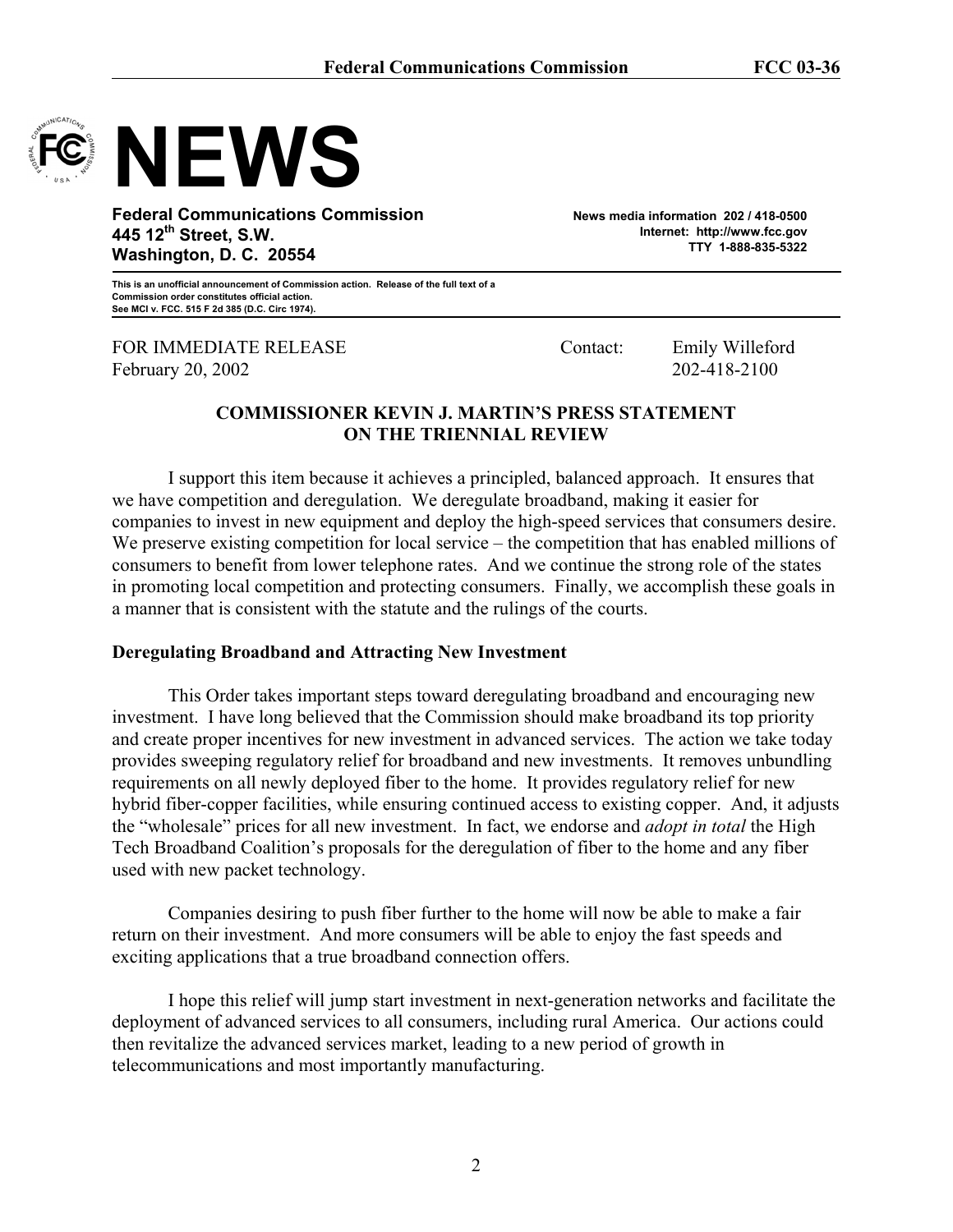#### **Preserving Local Competition**

 This Order also works to preserve local competition. The Telecommunications Act requires that competitors have access to pieces of the incumbents' networks when they are "impaired" in their ability to provide service. The Court of Appeals has made clear that in analyzing impairment, "uniform national rules" may be inappropriate. Rather, the Commission should take into account specific market conditions and look at specific geographic areas. Today's item follows these admonitions, putting in place a granular analysis that recognizes that competitors face different operational and economic barriers in different markets. For example, the barriers competitors face in deploying equipment and trying to compete are different in Manhattan, Kansas than in Manhattan, New York.

 Although some of my colleagues disagreed with certain aspects of this analysis, this disagreement primarily concerns the switching network element for residential customers, a small piece of the puzzle. We all agree that states should play a significant role in determining whether impairment exists for transport. We all agree that states should play a significant role in determining whether impairment exists for loop facilities. And, we all agree that incumbents should no longer be required to unbundle switching for business customers.

Some of my colleagues also wish to end the unbundling of all residential switching immediately. I believe such action would be inconsistent with recent court decisions and the state of competition in the market. It is true that there are now a significant number of residential telephone customers that receive service from a CLEC, but *the overwhelming majority of these customers is currently served through an incumbents' switch*. To declare an immediate end to the unbundling of all switching in every market in the country would ignore the Court's mandate for a more granular analysis and effectively end residential competition. Accordingly, I support the item's approach to treat residential switching as we do other network elements, removing unbundling obligations only after a fact specific market analysis.

#### **Maintaining a Role for State Authorities**

 In establishing a market-specific impairment analysis for unbundling network elements, this item provides an important role for the states. During my time at the Commission, I have witnessed first hand the helpful role that the states have played in our mutual goal of implementing the Telecommunications Act. I believe that the states are best positioned to make the highly fact intensive and local "impairment" determinations required by the Court of Appeals.

 All of my colleagues agree with this principle when applied to the unbundling of transport and other network elements. Some felt, however, that we should not allow the states a role in determining the unbundling of switching. In my view, the item correctly treats switching as it does other network elements, recognizing that the states are better able to make individual, factual determinations about particular geographic markets than are federal regulators in Washington. And, just as we do for other network elements, the Commission provides the states detailed guidelines of what constitutes impairment. For example, we specifically require states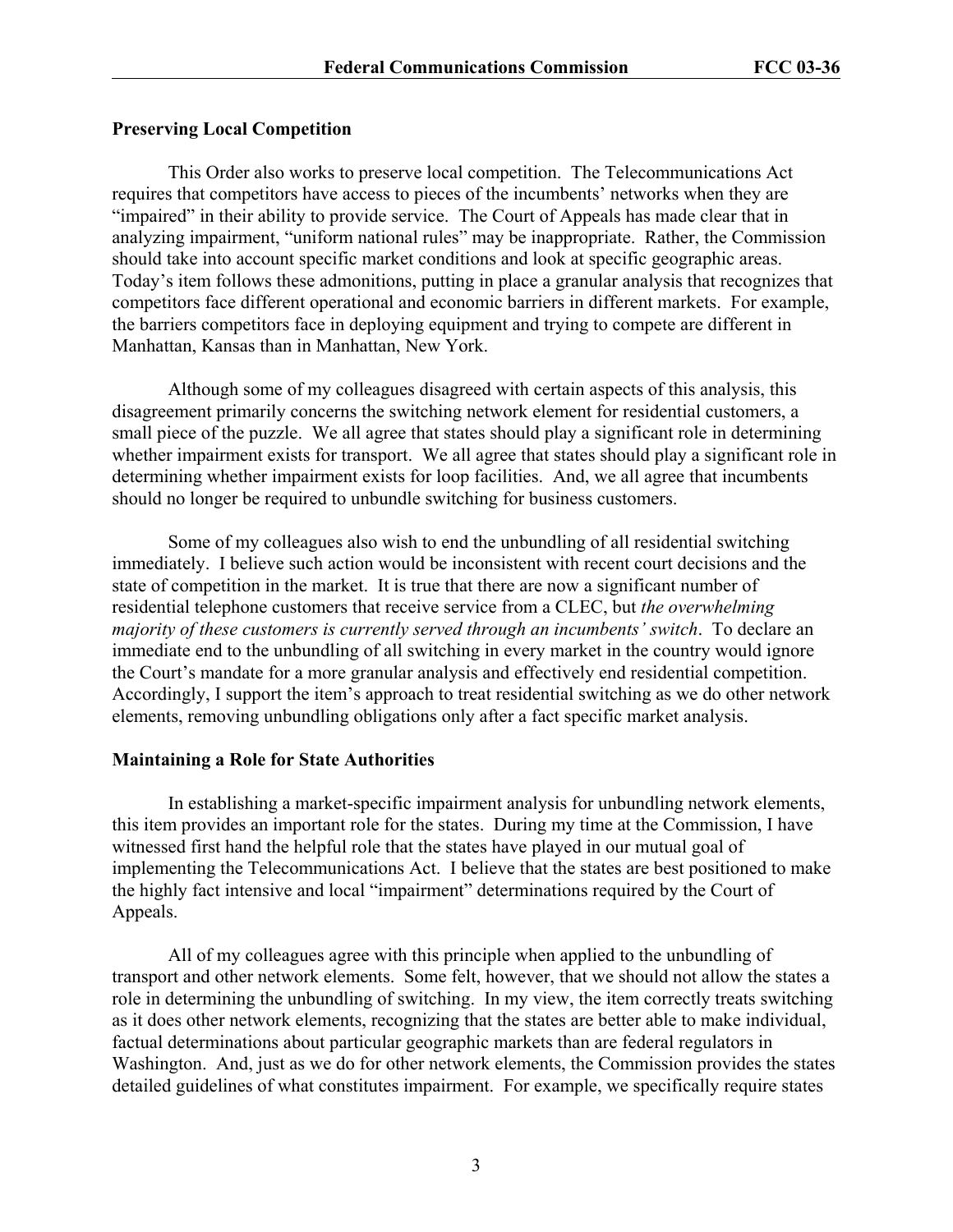to consider and resolve problems with provisioning – the so-called "hot cut" problem. We also require states to consider whether competitors have been successfully able to deploy their own switching facilities. We provide a roadmap for states to use in making their analysis, putting us on the road to facilities-based competition.

#### **Conclusion**

 I believe we have crafted a balanced package of regulations to revitalize the industry by spurring investment in next generation broadband infrastructure while also maintaining access to the network elements necessary for new entrants to provide competitive services. This Order adopts clear rules and immediate regulatory relief for broadband deployment and new investment; it removes the obligation to unbundle switches for business customers immediately; and it provides a detailed roadmap for eliminating the remaining unbundling obligations for network elements.

I believe in limited government. I believe that competition – not regulation – is the best method of delivering the benefits of choice, innovation, and affordability to consumers. The 1996 Act puts in place a policy that requires local markets be opened to competition first, and then provides for deregulation. I believe we have faithfully implemented this policy today. Where there is facilities-based competition, for example from cable modems n the broadband market or CLECs in the business market, we have provided deregulation. That is what the law and the courts require.

In sum, this Order achieves a balanced approach that provides regulatory relief for incumbents' new investment in advanced services while ensuring that local competitors will continue to have the access they need to provide service to consumers. I believe these steps will benefit consumers and the industry, and I support this Order.

- FCC -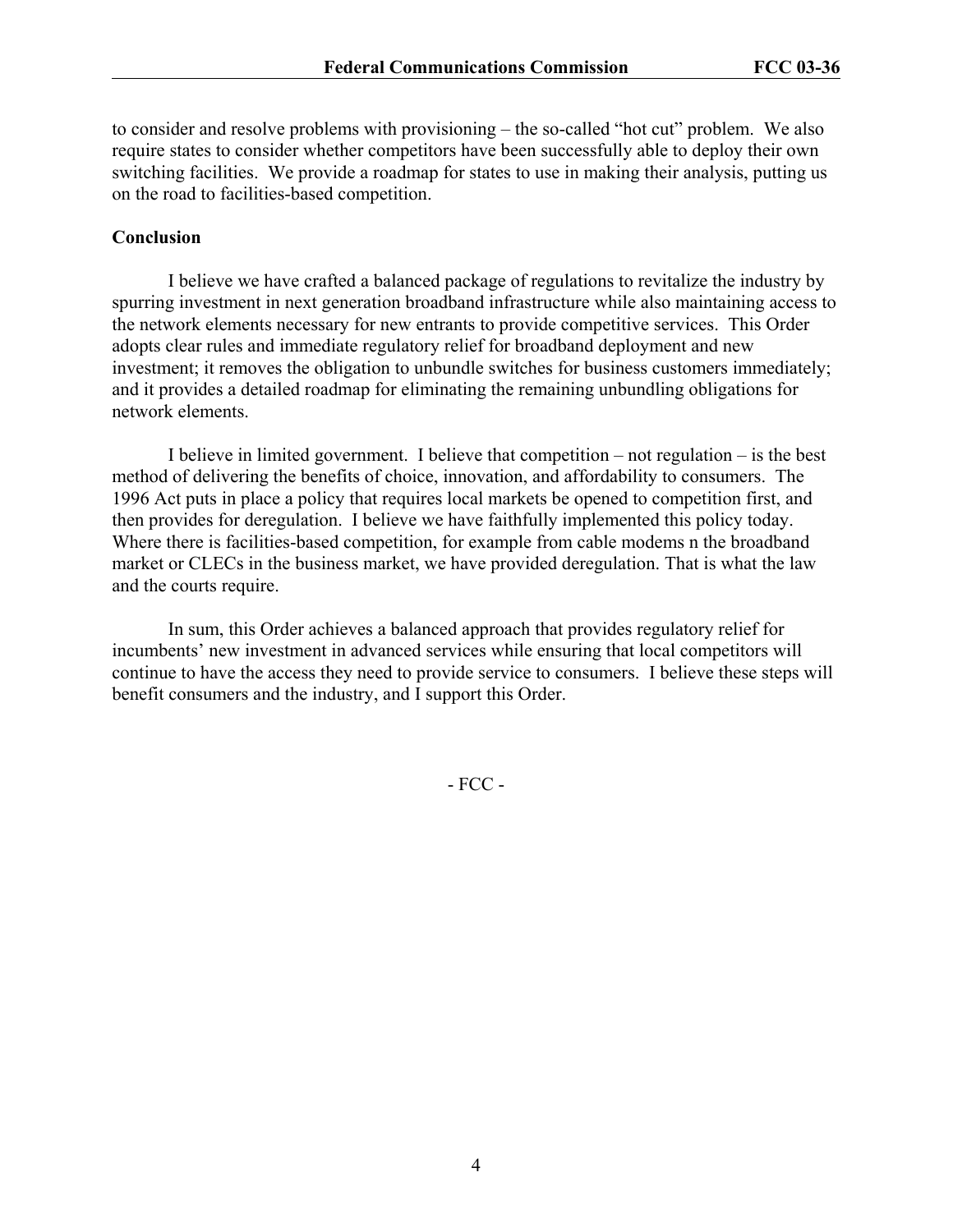## **Remarks by Commissioner Kevin J. Martin 20th Annual PLI/FCBA Telecom Conference December 12, 2002 Washington, D.C.**

#### "**At the Crossroads**"

Thank you, Dick, for that kind introduction. And thank you for inviting me to speak at this annual conference. The PLI and FCBA serve the communications bar so well with these informative sessions. I recall going to this one in particular as a junior associate, and I still remember how much I relied on the discussions and primers throughout much of the next year. I'm not sure that what I'll have to say today will be quite as educational as some of the speakers I heard then, but I hope at least to keep your attention. And perhaps I'll even spark a healthy debate.

#### **I. Deliberation to Decision-Making**

As most of you know, the Commission has spent almost a year collecting, reviewing, and discussing various policy proposals for local competition and broadband service. These issues are of critical importance, and certainly, a significant amount of time is needed to clearly think through the complicated legal and policy issues at stake.

At some point, however, the Commission must move to wrap up the debate and must start making the tough decisions. We must move from deliberation to decision-making.

**I believe we now are at the crossroads where choices must be made.** We have four critical rulemakings that have been pending since the beginning of the year: the Triennial Review of unbundled network elements, the dominant/nondominant proceeding, the wireline broadband NPRM, and the cable modem service NPRM. The records are complete, we have considered and debated the issues at length, and the proceedings are now ripe for action.

Moreover, industry conditions cry out for answers. Companies are struggling under too much debt, unable to recoup the past investments they have made. Markets are valuing companies at depressed levels, leaving companies with little capital. Carriers are postponing the purchase of the equipment necessary to deploy competitive local and advanced services, leaving the manufacturers to suffer the consequences.

As more manufacturers founder, we risk being left with too few domestic providers of critical infrastructure for advanced services, a significant threat to our national security. Finally, investors are questioning whether communications continues to be a profitable industry in which to risk capital.

I believe the prolonged uncertainty regarding such critical issues as local competition and broadband may have aggravated existing market troubles. Prolonged uncertainty can serve as a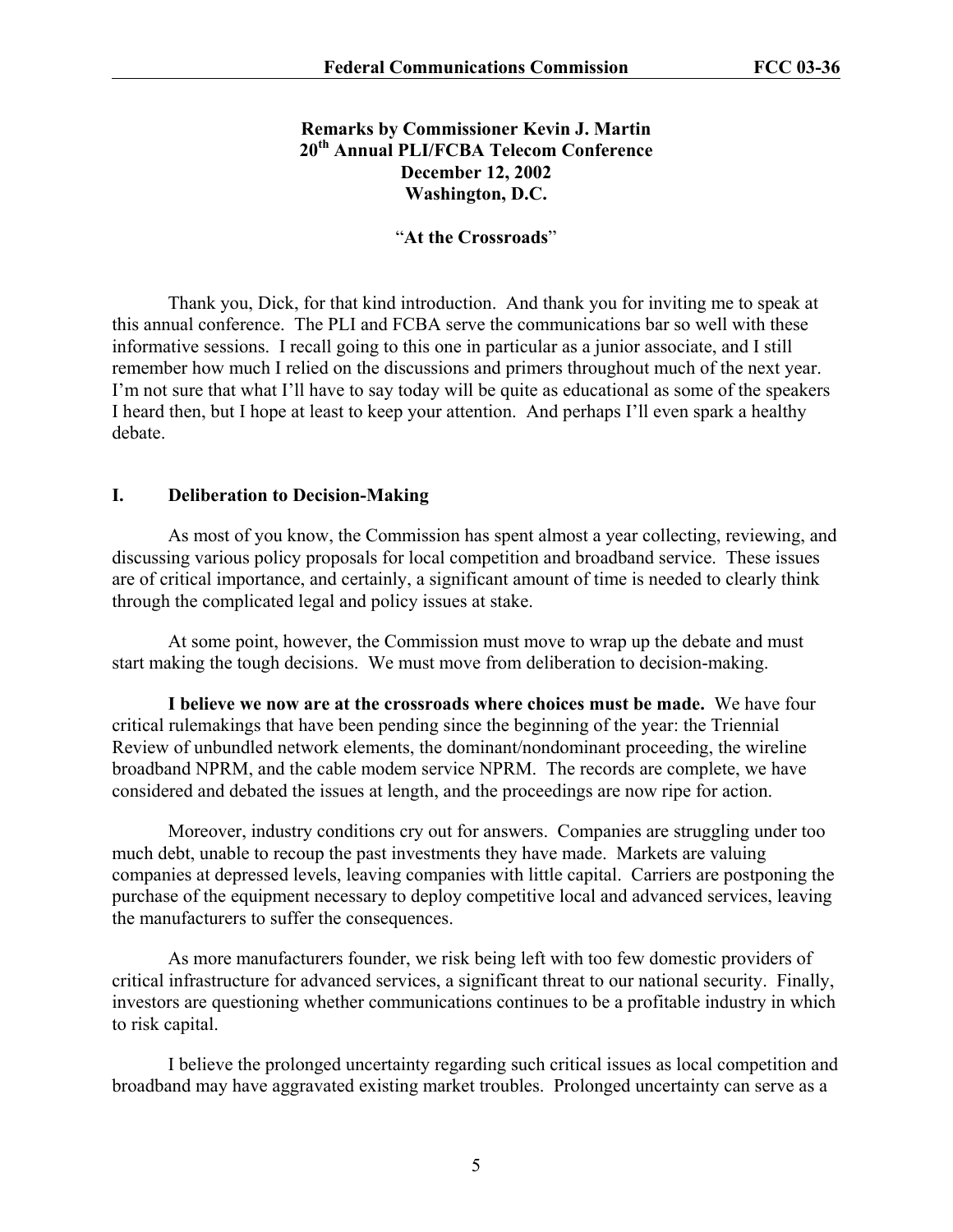disincentive to invest in new and upgraded facilities, as a barrier to entry for potential competitors, and as a deterrent against modifying outdated business plans. Companies need to know the rules of the road, and they need to be able to rely on them.

**It is time to eliminate uncertainty and instability.** We must make the difficult policy choices and conclude these four proceedings. Our decisions are vital to industry, to national security, and to the consumers who ultimately will benefit from more competitive and advanced services.

Last May, I expressed my desire that the Commission take action on these pending proceedings by the end of year. Given the potential significance of our decisions on the economic conditions, I did not think that was an unreasonable goal. Indeed, last November the Commission committed to completing the Broadband proceedings by the end of this year,<sup>1</sup> and the D.C. Circuit has expressed their expectation that we complete our Triennial Review this year, as well.<sup>2</sup> I am disappointed that we will not make it, but I am hopeful that we will act soon.

The Commission recently sought another extension of the D.C. Circuit's USTA decision mandate until February  $20<sup>th</sup>$ , and I am beginning to become concerned with whether we will be able to make that deadline. If we are to meet that deadline, I believe we need to begin a more specific dialogue with the public, and with affected industries in particular, regarding the policy direction the FCC intends to take.

If I'm going to call for FCC action by the end of this year, however, I too must be prepared to share what I am thinking on these critical issues. Therefore, I offer the following thoughts in order to spur debate, respond to my own deadline, and to help the Commission finish its deliberative process and reach finality on these issues.

#### **II. Principles for Decision-Making**

 $\overline{a}$ 

I believe it is important for the Commission to begin with certain core values and goals. Once we have articulated and prioritized these principles, we can begin to evaluate concrete actions. Following are three principles that I believe should govern our decision making.

**First, the Commission should make its top priority new investment and deployment of advanced network infrastructure.** We have a number of issues before us that are vital to the marketplace and need timely resolution. Nevertheless, we must begin somewhere. I believe the

<sup>1</sup> *See Joint Application by SBC Communications Inc., Southwestern Bell Telephone Company, and Southwestern Bell Communications Services, Inc. d/b/a Southwestern Bell Long Distance Pursuant to Section 271 of the Telecommunications Act of 1996 to Provide In-Region, InterLATA Services in Arkansas and Missouri*, CC Docket No. 01-194, Memorandum Opinion and Order, 16 FCC Rcd 20719 at 20754 (2001).

<sup>2</sup> *See United States Telecom Ass'n v. Federal Communications Commission*, 290 F.3d 415 (D.C. Cir. 2002).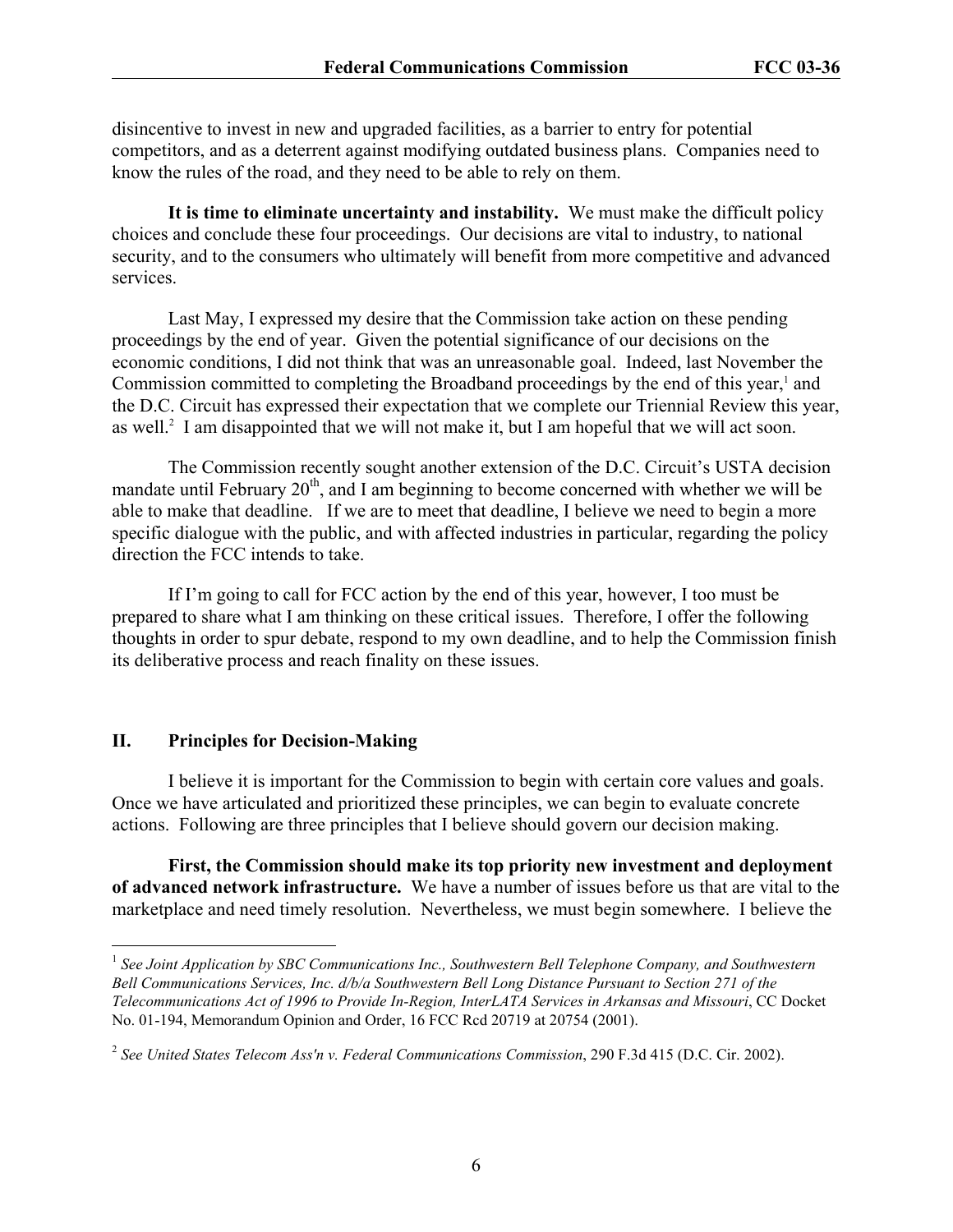Commission should focus first on creating the right incentives for companies to invest in and deploy advanced services.

Until we create a stable regulatory framework for deploying and providing such services, our country's communications network and services will remain stagnant, not improving, not developing. The many people without access to advanced services now, particularly consumers in rural America, will remain without. And competition – the driver of innovation, growth, and effective pricing – will remain minimal.

Even if we correct the incentives with respect to the provision of basic telephony, and even if the market corrects its valuations of telecom carriers, companies will not invest in advanced services until we ensure that the governing regulations will not deprive companies of the ability to make a return on their investment.

**Second, the Commission must minimize further questions and avoid creating greater uncertainty or prolonging ambiguity in this area.** After having already taken a year to review a set of issues and debate various policy outcomes, we should resolve all of the issues, not just definitions, but also the implications on wholesale obligations. To put off the decisions that have the greatest impact on the marketplace to another day will only aggravate current market conditions and prolong the angst and uncertainty that surround the deployment of advanced services.

**Third, the Commission must be responsive to the courts by outlining a clear standard on the necessary and impair test while remembering Congress's goal of ensuring that the local markets are truly open to competition.** In so doing, we must address the court's criticism regarding our existing unbundling framework, while also ensuring access to essential facilities.

## **Priority I: A Regulatory Environment that Encourages New Investment**

As you know, telecommunications has been responsible for much of this nation's economic growth during the past decade. The availability of advanced telecommunications is essential to the economy in the  $21<sup>st</sup>$  century, dramatically reducing the costs of exchanging information, improving efficiency and productivity, and allowing previously local businesses to serve the world.

I am confident that spurring investment in the deployment of new facilities and advanced network infrastructure will lead to a new period of growth.

I believe that at the outset, there are three immediate steps the Commission can take to speed that growth and ensure that all Americans have greater access to advanced services.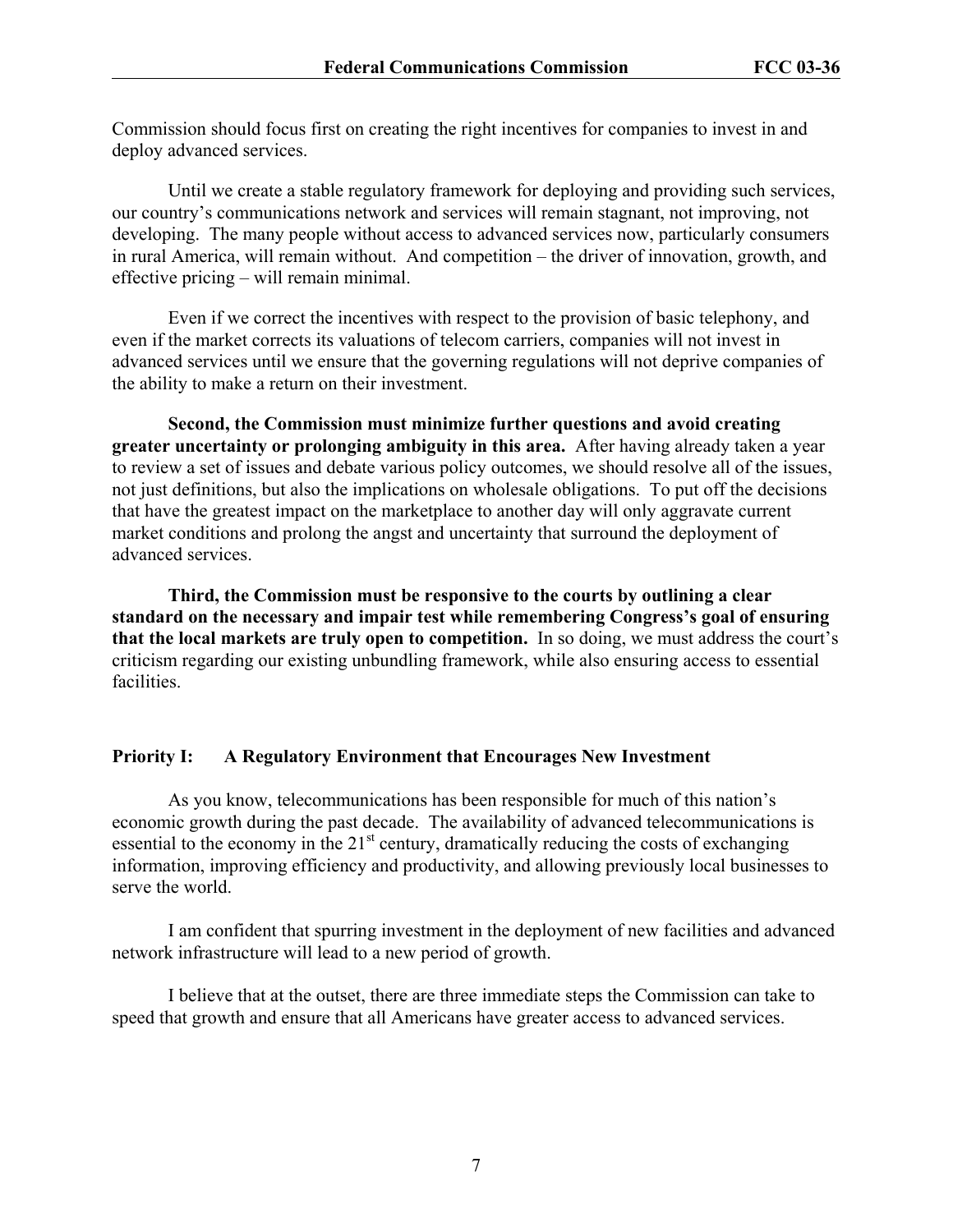## **1. Adjust TELRIC Pricing**

First, we need to adjust the TELRIC pricing formula for all new investment on a going forward basis.

In my view, the TELRIC pricing formula provides incumbent service providers with an insufficient return on investment capital for new infrastructure.

In a nutshell, the existing TELRIC formula fails to accurately measure the true risk of capital investment under current economic conditions, and creates an unnecessary barrier for the deployment of broadband facilities.

We also need to adjust the depreciation schedules within the TELRIC formula to more adequately account for new investment. I believe that greater flexibility in depreciation time frames will provide a greater economic incentive for service providers to invest in and deploy new network infrastructure.

We therefore should conclude in the Triennial Review proceeding that we must adjust the TELRIC formula on a going forward basis to spur deployment in new facilities and services.

## **2. Deregulate New "Fiber to the Home"**

Secondly, I believe we also need to adopt the principles set forth in recent proposals regarding the regulatory framework for new fiber investment deployed to a customer premises.

Under these proposals, "fiber to the home" facilities would be relieved from unbundling requirements and incumbents would be relieved of any obligation to deploy copper facilities in new build situations where fiber to the home is deployed. Incumbents also would have several options and obligations with respect to the existing copper plant in new build situations.

In the recent DC Circuit decision overturning our unbundled network element regime, the Court criticized the Commission for not fully taking into account the ability of new entrants to invest in and deploy new network infrastructure. I believe that it is not "necessary" for a competitor to have access to a new fiber loop.

I believe that if incumbent service providers decide to build new fiber local loops to a customer premise, they should be free of "old-style" legacy rules. Legacy rules are ill-suited for new facilities and new services in the supercharged IP and fiber broadband worlds of tomorrow.

## **3. Provide Regulatory Relief for Hybrid Facilities but Ensure Continued Access**

In my view, new entrants should only use incumbent facilities that are truly necessary for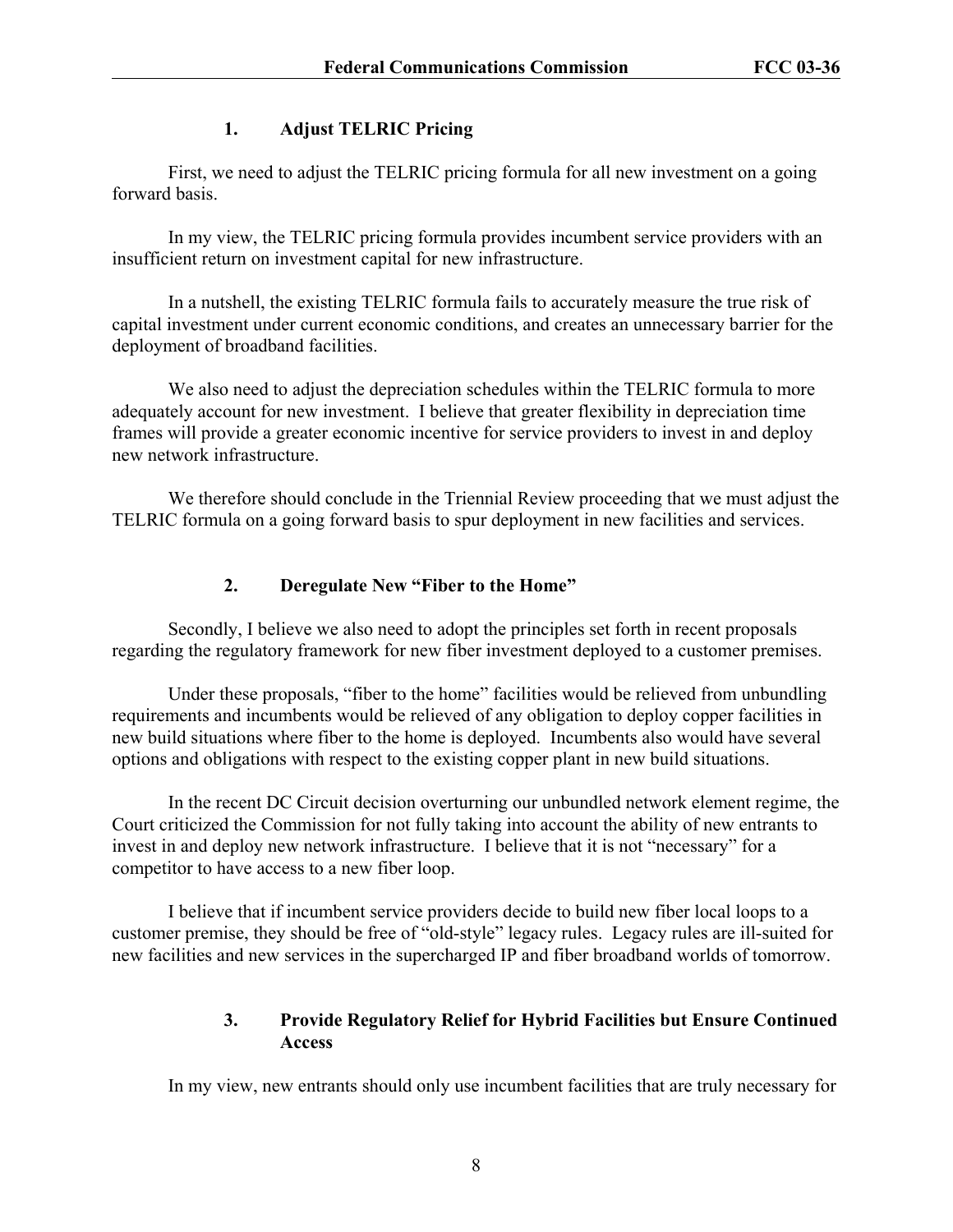new entrants to provide service. That does not mean that we should allow incumbents to stop providing any elements overnight, and we need to acknowledge the distinctions among what different competitors may need to compete for small and medium-sized business or residential customers.

We also ought to reexamine how our unbundling and/or pricing rules apply to incumbent deployment of new facilities. For example, once we have determined that a particular state's market "is fully and irreversibly open to competition," how is access to yet-unbuilt new facilities at super efficient prices necessary to enable a new entrant to compete, especially if existing facilities or their equivalent capacity are maintained at current prices?

I must give Tom Tauke of Verizon credit for this policy construct. About a year and a half ago, shortly after I joined the Commission, I heard Tom give a speech where he laid out the concept of "new rules for new wires."

I believe that the Commission should freeze the service capacity level that must be made available on new or upgraded facilities to the service capacity level provided by the ILEC prior to the new investment in a hybrid facility. For example, under this approach competitors receiving access capacity at 1.54 mbs per second using pre-existing ILEC facilities would be able to continue to receive such access capacity at the same bit rate under newly deployed hybrid facilities.

I believe that incumbents should be given the proper incentives to push fiber deeper into their networks and closer to the American consumer. And such an approach actually facilitates the deployment of electronic loop provisioning which would solve many provisioning problems.

At the end of the day, ILECs should receive the benefits of making investments in new infrastructure deployment, but competitors should maintain the ability to receive access to end user customers at the service capacity levels that they currently receive.

#### **Priority II: Minimize Further Questions and Uncertainty**

These are turbulent economic times for the telecom industry and the economy as a whole. In such times, the Commission should be particularly cognizant of the impact of its decisions and that it can contribute to market stability by establishing a more stable and reliable regulatory environment. Broad proceedings that remain pending for extended periods can contribute to uncertainty. Protracted uncertainty can prolong financial difficulties. Regulatory uncertainty and delay can function as entry barriers in and of themselves, limiting investment and impeding deployment of new services.

Particularly given the current financial conditions, we should act quickly on our major pending rulemakings, particularly as they relate to new investment. Prompt decision making will provide greater certainty and stability to the marketplace.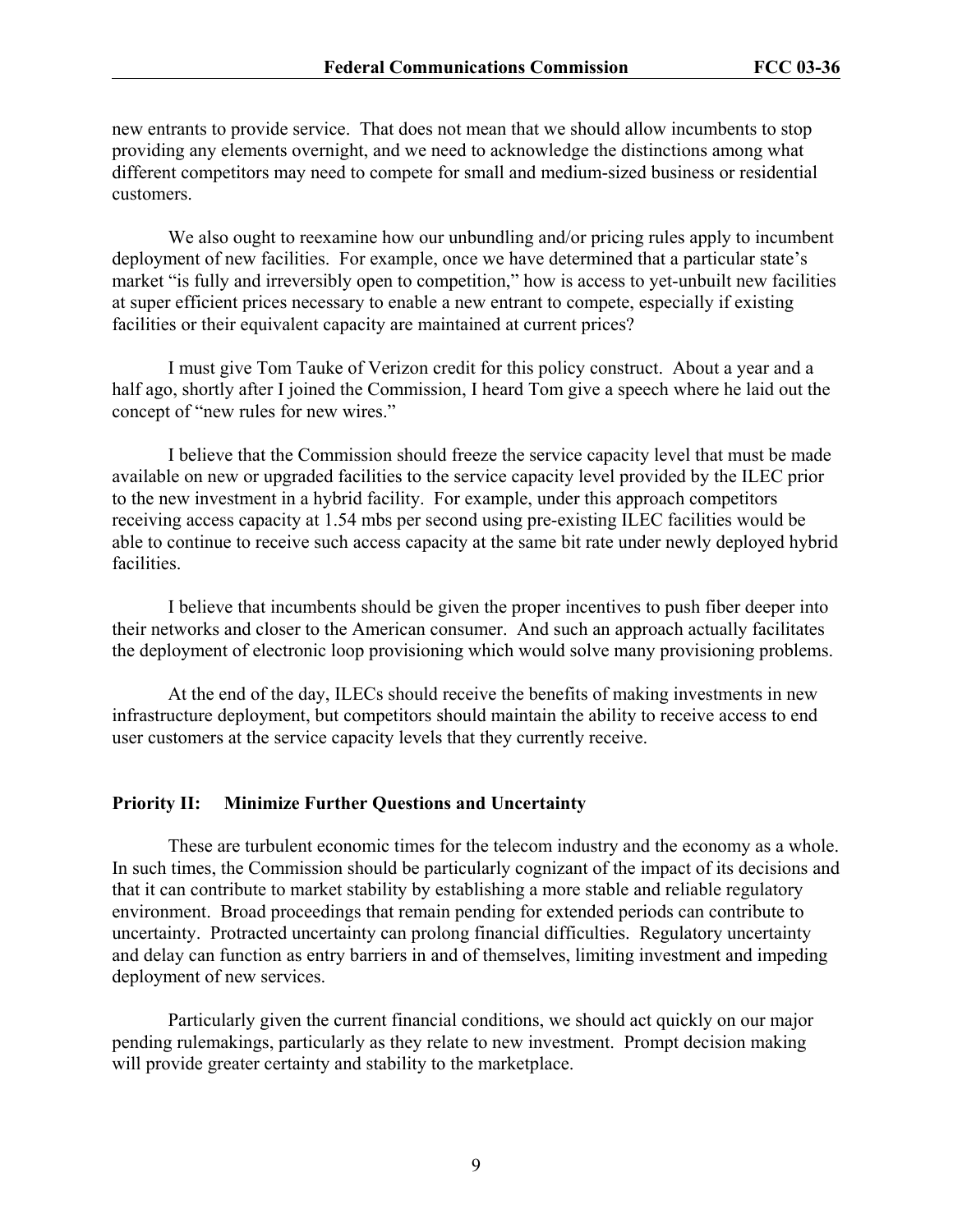We should work to be faster and be more reliable in our decision making. Prolonged proceedings with shifting rules ultimately serve no one's interest, regardless of the substantive outcome. It is time for the Commission to take action not only on the UNE Triennial, but also on performance measures and the broadband proceedings.

Much of the buzz that I hear from others on the potential outcome for the Broadband proceeding is centered on deregulation of the retail offering of broadband service. My sense, however, is that the question that most parties want answered is how we will ultimately decide the wholesale or input question. In other words, I think most people already assume that we are going to treat Internet access as an information service. The question that matters is the regulatory treatment of DSL and cable modem transmission.

I recognize that the Commission itself may have contributed to the continuing confusion on this issue as a result of our ambiguous and somewhat contradictory statements in the Wireline Broadband Proceeding and the Cable Modem Proceeding. In both of these items we attempted to address the appropriate regulatory framework for broadband services.

In the Cable Modem Proceeding,

(1) we determined that cable modem high speed Internet access is an information service;

(2) we decided that the Commission's Computer II unbundling obligations did not automatically apply to cable modem service; and

(3) we sought comment on whether some form of access obligations should ultimately be imposed on Cable Modem service.

In other words, in the Cable Modem Proceeding we addressed the definitional issue **and** left open the issue of whether we would impose discretionary unbundling obligations.

In the Wireline Broadband Proceeding, the Commission tentatively concluded that DSL high speed Internet access is an information service, and we asked about the implications of the Computer Inquiry II obligations and other unbundling obligations.

Some in and around the Commission have suggested that the Commission should use the same process we set forth in the Cable Modem proceeding in the Wireline Broadband proceeding.

In other words, they advocate that the Commission should address only the definitional issues and leave undecided – until some time later next year – whether and to what extent the unbundling obligations apply in the Wireline context.

I'm very concerned about – and at this stage I would not support – such an approach. We should be cognizant and clear on what the implications of that suggested approach would be.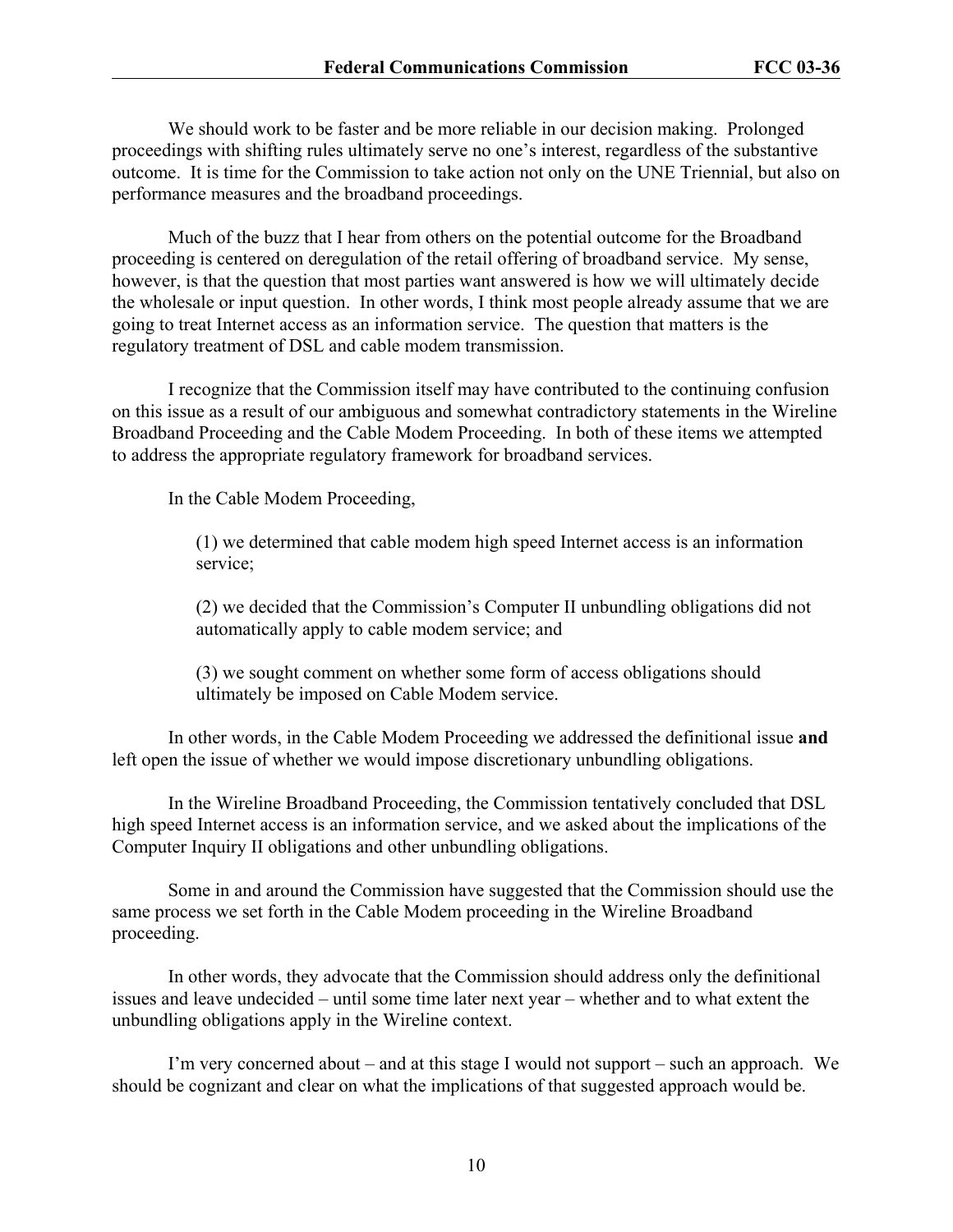In the Cable Modem proceeding, inaction resulted in no regulation being applied.

In the case of DSL, however, the impact of the current presumption under the Commission's decision is that unbundling obligations do apply.

Inaction by the Commission therefore leaves all of the unbundling regulations firmly in place – and only applies them to one of the two competitors.

Therefore, I see three potential courses of action:

We could treat DSL services similar to cable modem service.

In doing so, we would need to change our Computer II rules so that incumbent providers would no longer be required to provide underlying transmission services as retail service offerings. Providers nevertheless would have the incentive to provide broadband transport to unaffiliated ISPs on reasonable terms, because only by doing so could they maximize the value of their investments. Such offerings would be made available on a private carriage basis and not as unbundled tariffed offerings.

The Commission could, on an interim basis, guarantee ISPs access to broadband transmission services in a nondiscriminatory manner. Specifically, ILECs would be required to offer unaffiliated ISPs the same transmission services that the ILEC offers to its own affiliates through private carriage agreements. This nondiscrimination requirement could be put in place for two or three years, but then sunset unless the FCC extends it to all broadband providers.

Second, we could treat cable modem services similar to DSL services. Under this alternative, the Commission could leave the Computer Inquiry rules in place and apply them to all broadband providers with common carrier status. In effect, the FCC would impose the same regulatory framework on cable modem service that currently applies to wireline DSL service.

As for the third option, I believe the only other logical alternative is to classify wireline broadband as a telecommunications service, with the accompanying nondiscrimination requirements, and to acknowledge that the Commission was wrong when it declared cable modem service to be an information service. Instead, the Commission could determine that cable modem service is a cable service subject to the panoply of Title VI regulations currently applicable to cable service providers, such as local franchise obligations and service regulations.

At this stage, of the three options I have just outlined, I believe the first option – treating DSL service similar to cable modem service – is the better choice. I recognize, however, that there are merits to all three – I fail to see any merits, however, in refusing to answer the underlying question.

## **Priority III: Responding to the Courts**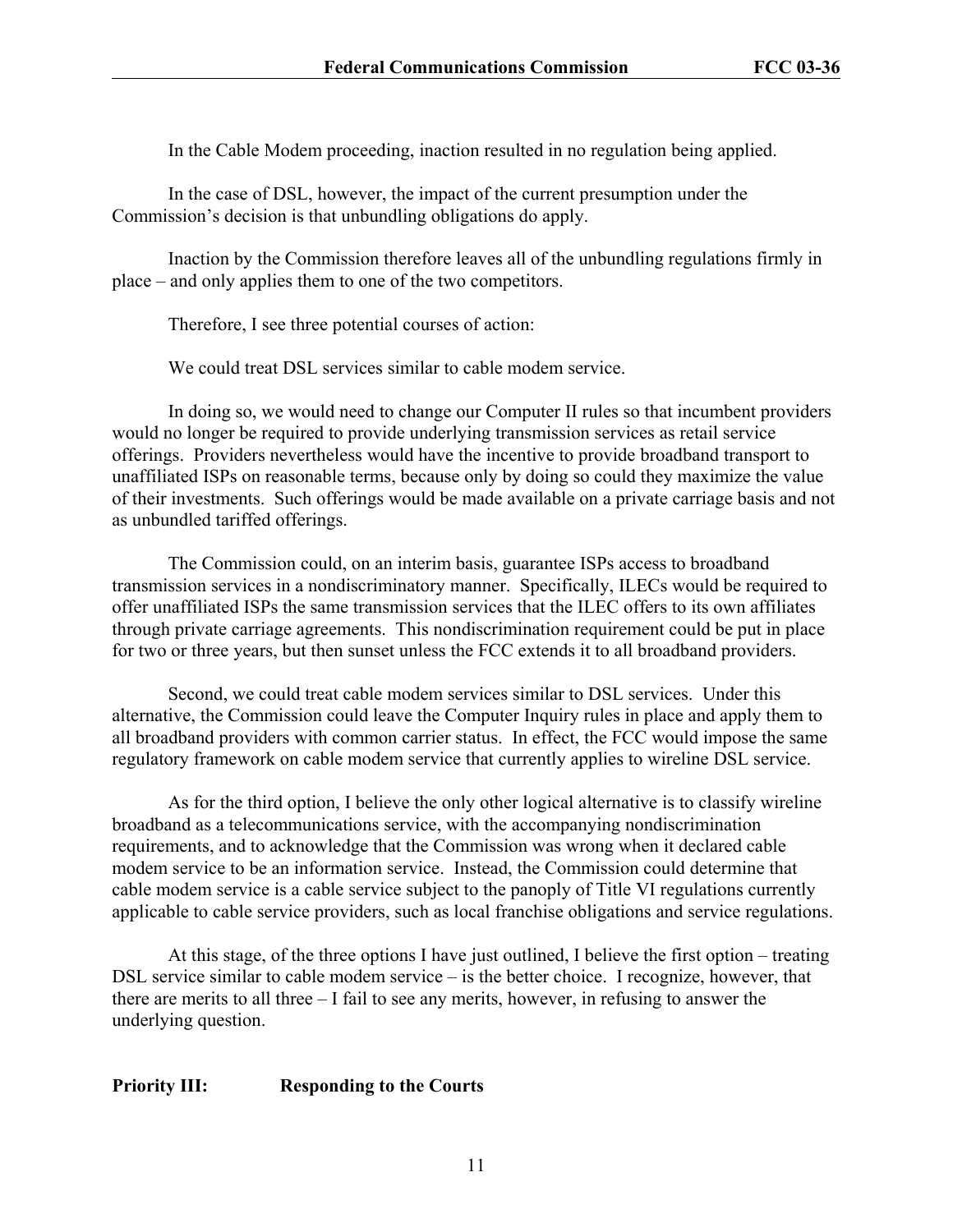As you know, the U.S. Court of Appeals for the DC Circuit has remanded the Commission's *UNE Remand Order* – the Commission's most recent effort to set out a list of network elements that incumbent local exchange carriers must make available on an unbundled basis to competing carriers.

The Court criticized the FCC's unbundling requirement as being overly broad. The Court found the FCC had failed to take into account the competitive nature of particular geographic and customer markets. At the end of the day, we need to develop an unbundling framework that can be implemented at a more granular level and takes into account the unique issues found in rural and underserved areas.

#### **Provisioning Issues**

First, as I have stated previously, in responding to the court, the Commission cannot ignore and must address provisioning and "Hot Cut" problems that new entrants have highlighted in the record in order to ensure that impairment does not exist and to allow for access to the residential market.

#### **Switching**

I believe the Commission can adopt a relatively simple and straightforward test with regard to whether "unbundled local switching" is necessary for the provision of competitive services to consumers.

If other alternative facilities based providers exist in a market and the impairment associated with provisioning problems is addressed then switching would not need to be provided.

In other words, (1) alternative facilities providers would be required to use their own facilities, and (2) if a sufficient number of alternative providers are present, the Commission would assume that a wholesale market for switching is viable.

The unbundling obligations that reside in the Act, however, still remain viable and serve a pro-competitive purpose. In my view, the unbundling obligations are necessary and need to stay in place in those rural and underserved areas that lack alternative facilities based service providers.

At the end of the day, however, we need to recognize that if we fix existing provisioning problems that will allow competitors to easily migrate customers from the ILEC to their own facilities, then we cannot continue to require unbundling in markets where such competitive facilities exists.

Any shifts in regulatory direction, however, should be cushioned by transitional measures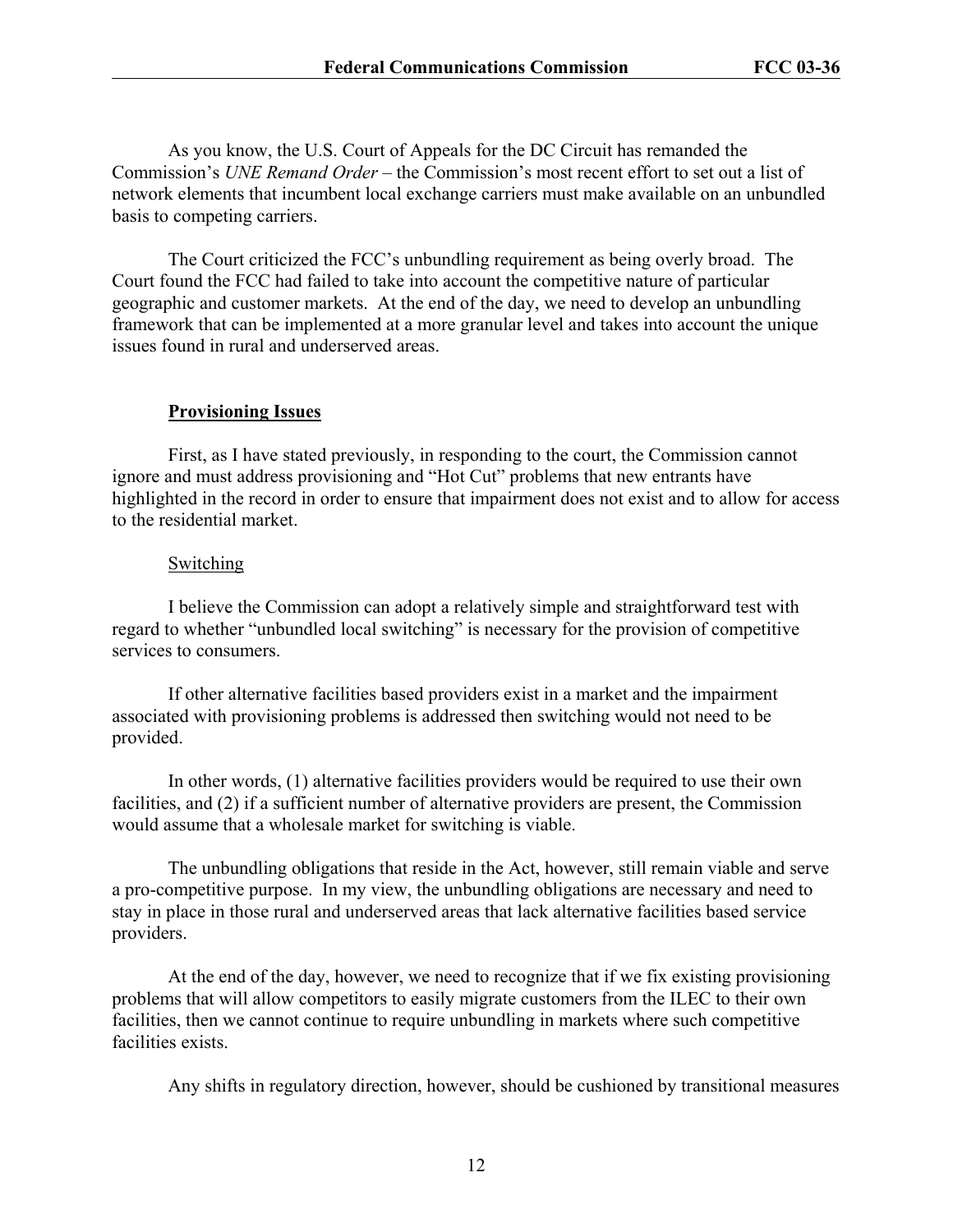and safeguards.

Several states have requested that they become more involved in our impairment analysis.

In my view, much of the current talk about state preemption is premature. I believe that the States are best positioned to make those highly fact intensive and local determinations.

During my stay at the Commission, I have witnessed first hand the role that the States have played in being helpful partners in our mutual goal to implement the Act.

I believe that the States should be implementing our standard by making the factual determination regarding the existence of alternative facilities based providers and whether, and to what extent, impairment exists with respect to the ability of new entrants to access the market.

#### Line Sharing

Besides addressing our unbundling framework, the DC Circuit's USTA decision also vacated the Commission's Line Sharing Rules.

The Court stated that we failed to adequately take into account alternative facility providers, specifically cable and satellite. No one denies` that Cable is the dominant provider of residential high speed Internet access services.

In my view, the Commission has no choice but to recognize this fact as it decides whether incumbent DSL providers should be treated as dominant carriers when they provide high speed Internet access services.

Therefore, I'm in favor of declaring the incumbents non-dominant in the residential highspeed Internet Access market and not re-imposing our Line Sharing obligations where a cable competitor exists for residential high speed services.

## **III. Conclusion**

In sharing with you this afternoon my vision of how the Commission should proceed and what the future landscape should look like, I have covered a lot of ground. I'd like to leave you with some parting thoughts.

In today's marketplace, many residential consumers do have competitive, facilities-based choices for broadband services. Where a competing provider, such as cable, offers broadband service, our regulations need to recognize this reality.

In the residential narrowband, or voice-centric world, however, less facilities-based